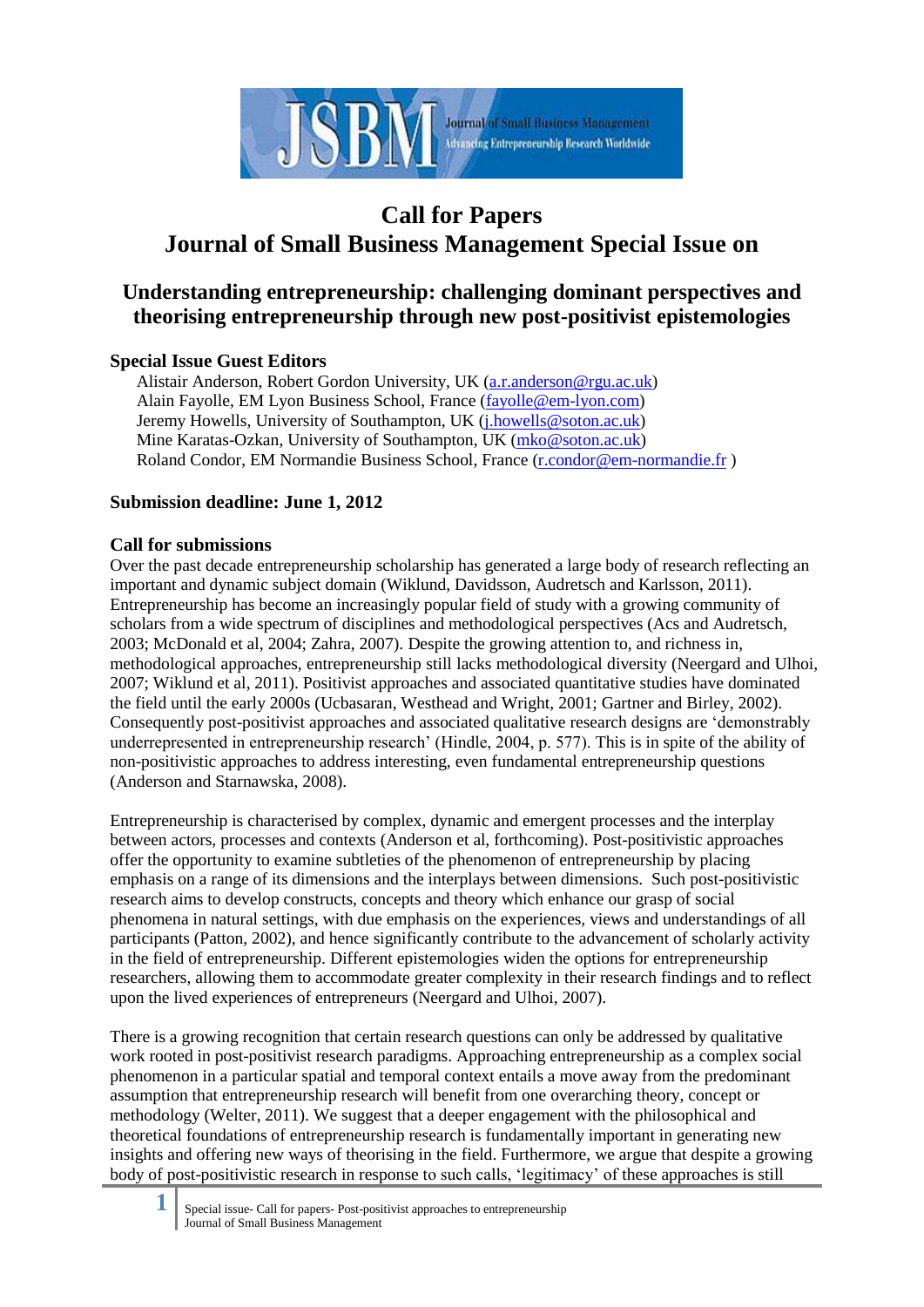subject to debate on the grounds of rigour and relevance. The aim of this special issue is to challenge these prevailing but often-hidden assumptions.

We therefore invite papers that help to establish the relevance and utility of different post-positivist epistemologies; explaining their nature and how they are underpinned by a broad spectrum of research paradigms and traditions, such as interpretivism, social constructionism, critical realism and postmodernism. We seek papers that are reflexive in their nature and transparent in their application of such paradigmatic qualitative designs and theoretical underpinnings. In so doing, we aim to promote qualitative studies in entrepreneurship research that develop theory based on rich and credible qualitative data collected and analysed through rigorous research methods. However, we also welcome papers that develop particular methodological approaches, including the inter-play between quantitative and qualitative approaches, or demonstrate the contribution of qualitative research through real empirical examples.

Possible questions and areas to be addressed in papers include, but are not limited to, the following:

- 1. Paradigmatic debates:
	- What is the contribution of post-positivist paradigms and traditions to entrepreneurship research?
	- Is the issue of paradigm commensurability resolved in entrepreneurship research?
	- What are the philosophical foundations of different research traditions in entrepreneurship research and how do such philosophical underpinnings inform the formulation of research questions, the design of research and of course, the findings?
	- What does critical realism offer to enhance our understanding of entrepreneurship, for example how does it differ from social constructionism and postmodernism?
- 2. Implications for research:
	- What are the gaps and omissions in entrepreneurship research that are yet to addressed, and how can they be better addressed by studies that take qualitative perspectives?
	- What are the methodological challenges of designing and conducting post-positivist research in entrepreneurship?
	- How can we evaluate and judge the 'quality' of post-positivist and qualitative research in entrepreneurship?
	- Which levels of analysis are taken into consideration in such research taking postpositivistic approach? Which approaches are more tuned with layered ontology of entrepreneurship that focuses on multi-level analysis (i.e. individual, organisational and macro-environmental levels)?
	- How well do such studies transcend the structure and agency dichotomy in entrepreneurship research?
- 3. Implications for theory:
	- Which disciplinary do debates prevail in entrepreneurship research? What is the value of inter-disciplinary work in post-positivist understandings of entrepreneurship?
	- Does such entrepreneurship research generate insights that are applicable to other areas of management and organization studies?
	- How well do those insights bridge the gap between entrepreneurship theory, practice and policy?

#### **Review process and timetable**

Submissions will be desk-reviewed by the Guest Editors. Manuscripts will be sent for full review if they make a sound and interesting contribution to the debates outlined. JSBM's high standards will be ensured by the guest editorial team and reviewers.